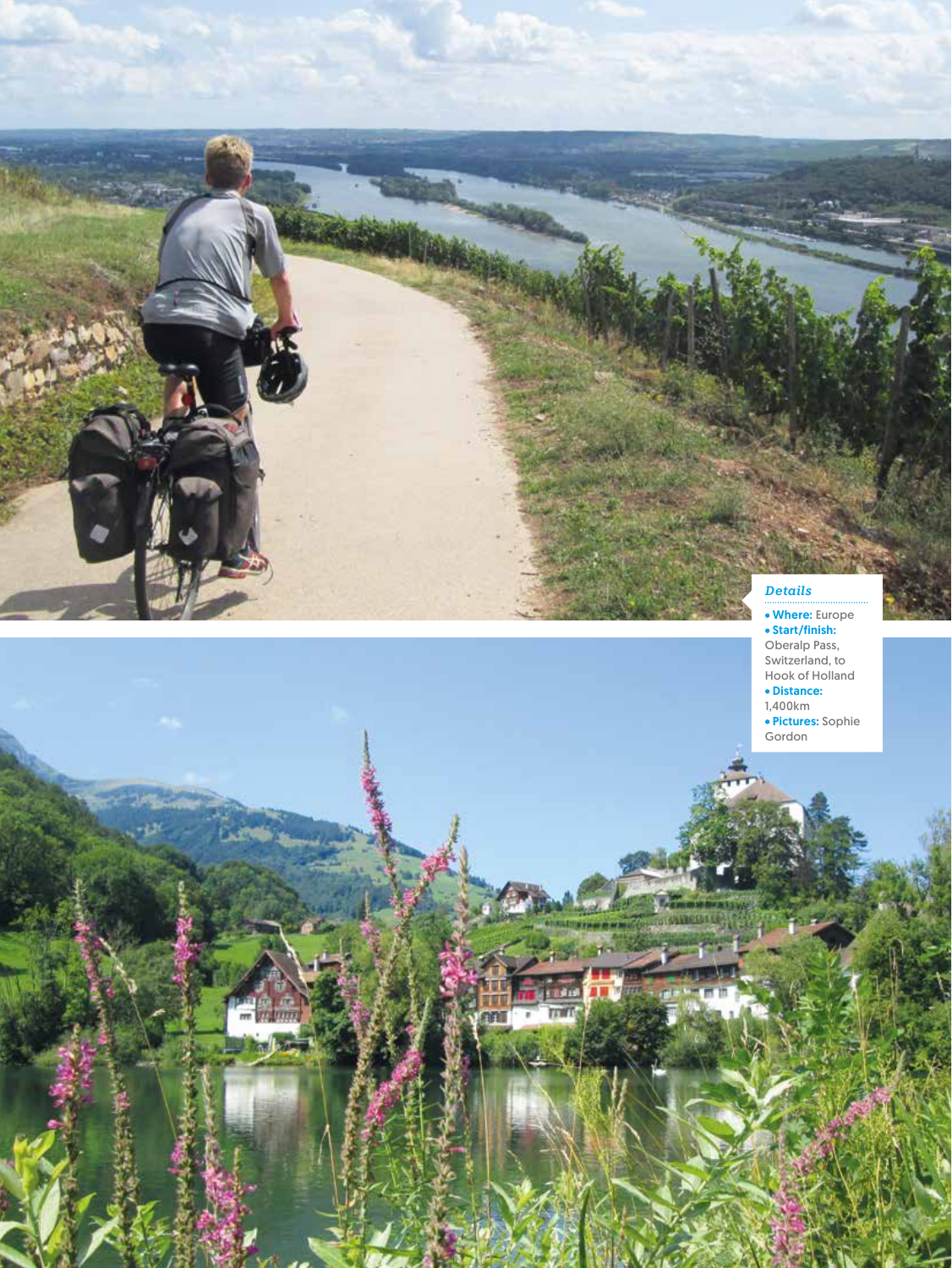

**SOPHIE GORDON** 

After a few UK tours, this was Sophie's first foray onto foreign shores

# DOWN THE RHINE *Rides*

*Great*

The Rhine is one of the longest rivers in Europe, flowing 760 miles from Switzerland to the sea. **Sophie Gordon** followed the cycle route alongside

Ur holiday had been put on hold. It wasn't the coronavirus pandemic; this was<br>
before. My friend and touring companion,<br>
Isthese fractured bis tibia ton days before we **the coronavirus pandemic; this was Jethro, fractured his tibia ten days before we were due to depart in 2018.**

A year later we were at Gatwick at 11pm, stuffing frames and wheels into bike bags. Despite my insistence that we didn't need to fly, the logistics were complex and the train to Basel was three times as expensive… Fortunately, the bikes arrived unscathed. After the faff of putting them back together, Jethro announced: "Well, that's the difficult bit done. Now we just have to cycle 900 miles!"

#### STARTING ON A HIGH

We were riding the River Rhine EuroVelo route, one of 16 colourful lines on a map promising enticing adventures through multiple European countries. The Rhine emerges from a mountain pass near Andermatt in Switzerland, loops its way through Alpine valleys to join Lake Constance, then winds through France, Germany and the Netherlands, reaching the sea at the Hook of Holland.

The first few days through Switzerland were glorious. After climbing from Andermatt up to the source of the Rhine at Oberalp Pass, we plummeted down nerve-wracking zigzags, passed chocolate-box Alpine villages, and wound our way through lush green vineyards framed by dramatic peaks.

Every time we crossed the river we crossed

## *Do it yourself* Getting there

 By train: Eurostar from London to Paris, high-speed train to Basel or Zurich. Advice at **seat61.com** and **cyclinguk.org/ cycle/eurostar**. • By plane: Fly to

Basel or Zurich. From Basel, a small train then takes you up through the mountains to Andermatt. The easiest way back is by ferry, either Hook of Holland to Harwich or Rotterdam to Hull.



the border, barely noticing as we hopped between Switzerland and Germany. The blackened remains of bridges destroyed during WWII reminded us that this was a luxury we shouldn't take for granted.

My favourite moments were the early mornings: setting off in hazy blue, with the sun breaking through and dissolving the mist in the distance. The miles disappeared beneath our wheels on the smooth, traffic-free cycleways.

At the other end of the day there was the blissful coolness of jumping into the water whenever we could after a long day of riding. This was interrupted once by a thunderstorm brewing as we wild camped near Lake Constance, making us run back to the tents and hope the willow tree sheltering us wouldn't be struck by lightning.

#### CROSSING BORDERS

Within a few days we had looped around from Andermatt back to Basel. As it was such a lovely evening, we decided to carry on for a couple more hours into France. We coasted along, enjoying the golden early evening light reflected on the canal. That night we wild camped on the edge of the forest, illuminated by a full moon.

> Crossing into France felt significant: through Switzerland, Germany and a brief spell in Austria, the signs were always in German. Seeing the language change gave a much stronger sense of being in a different country.